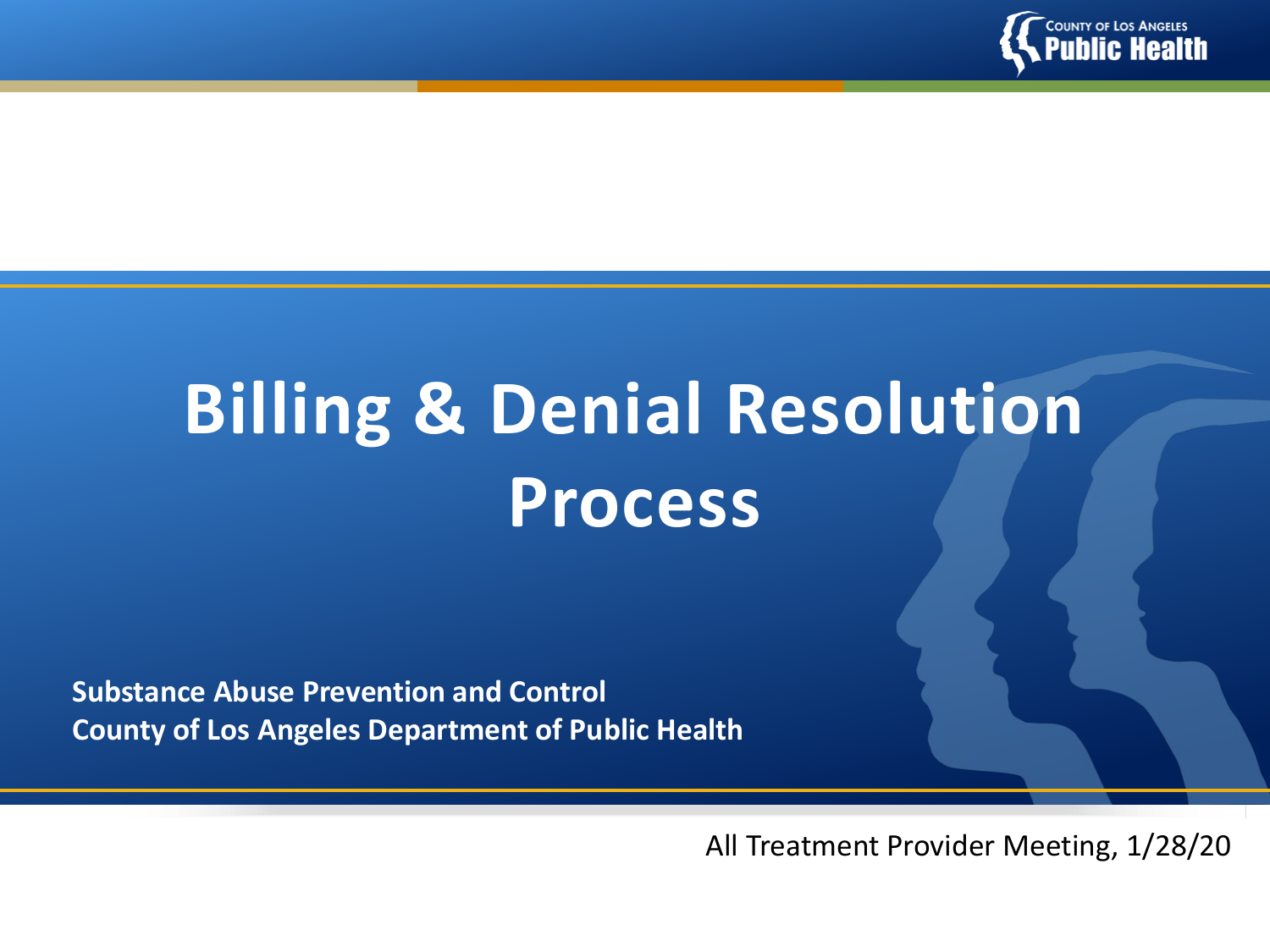

# **Outline**

#### • **Goal of Presentation**

- To increase conceptual understanding of billing and denial resolution process
- **Foundational Knowledge**
- **Overview of Claims Process**
	- Primary Sage Users
	- Secondary Sage Users



- **Overview of Denial Resolution Process**
- **Strategies to Enhance Financial Sustainability and Claim Approval Rates**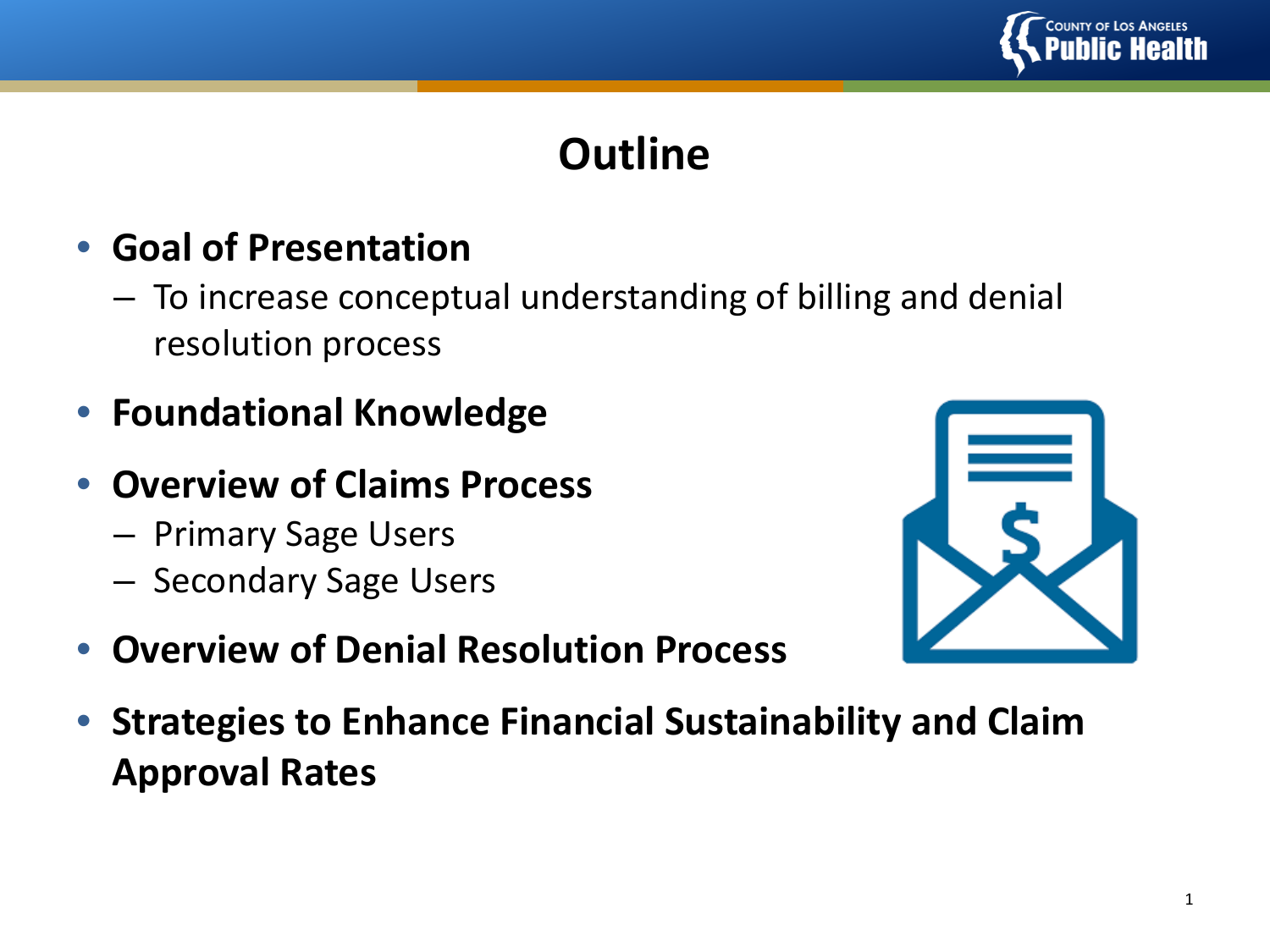

# **Foundational Knowledge – Relationship Between Authorizations and Claims**

• **Authorizations and claims are linked, but are DIFFERENT and separate and distinct**

**Authorizations**



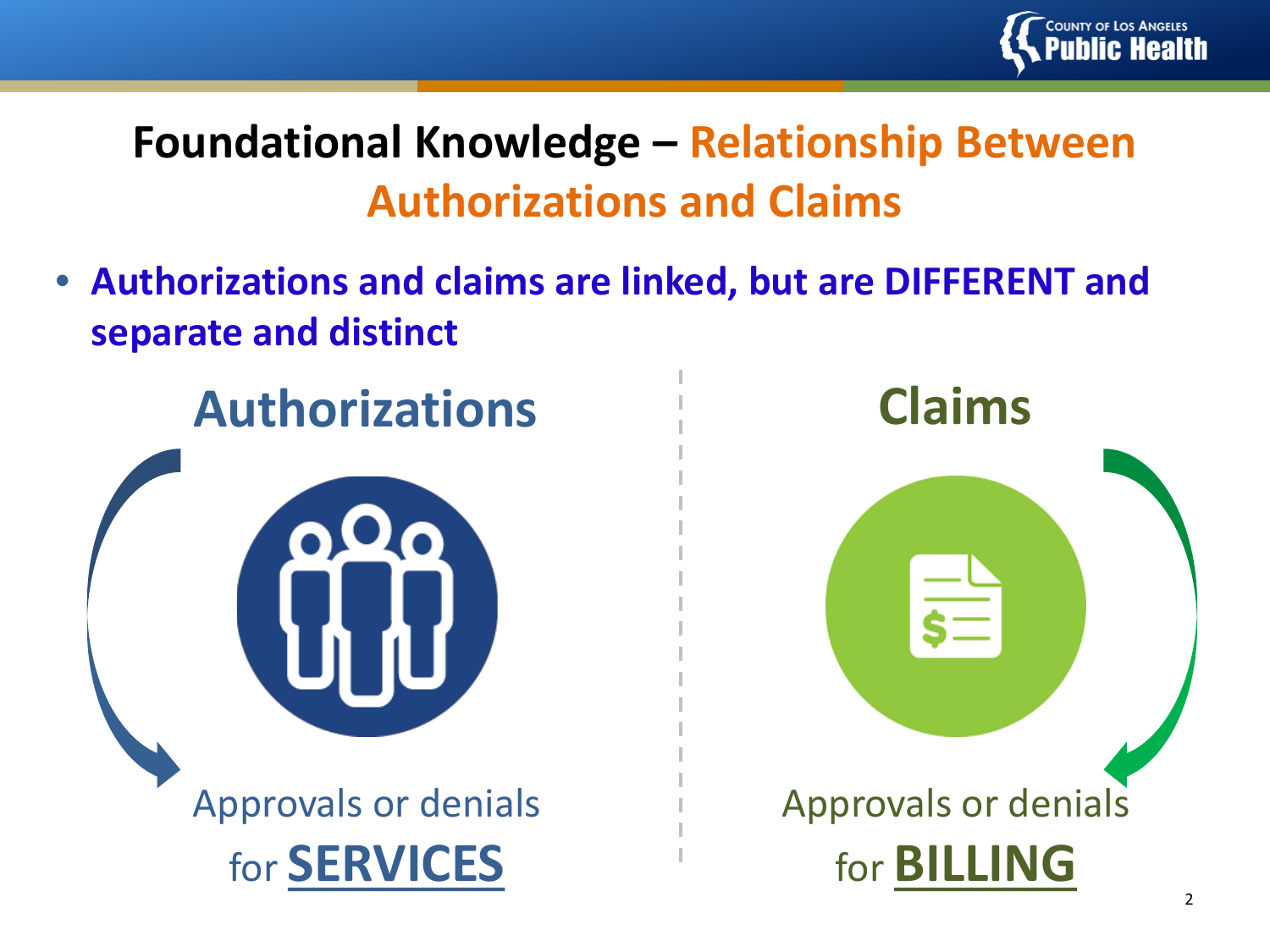

# **Foundational Knowledge – Relationship Between Authorizations and Claims (cont'd)**

- **Authorizations must be submitted first**
- **Claims cannot be submitted without an approved authorization**
	- If a claim is submitted for either a pending or denied authorization, the claims for services on that authorization will be denied
- **Authorizations must be approved for claims to be approved!**

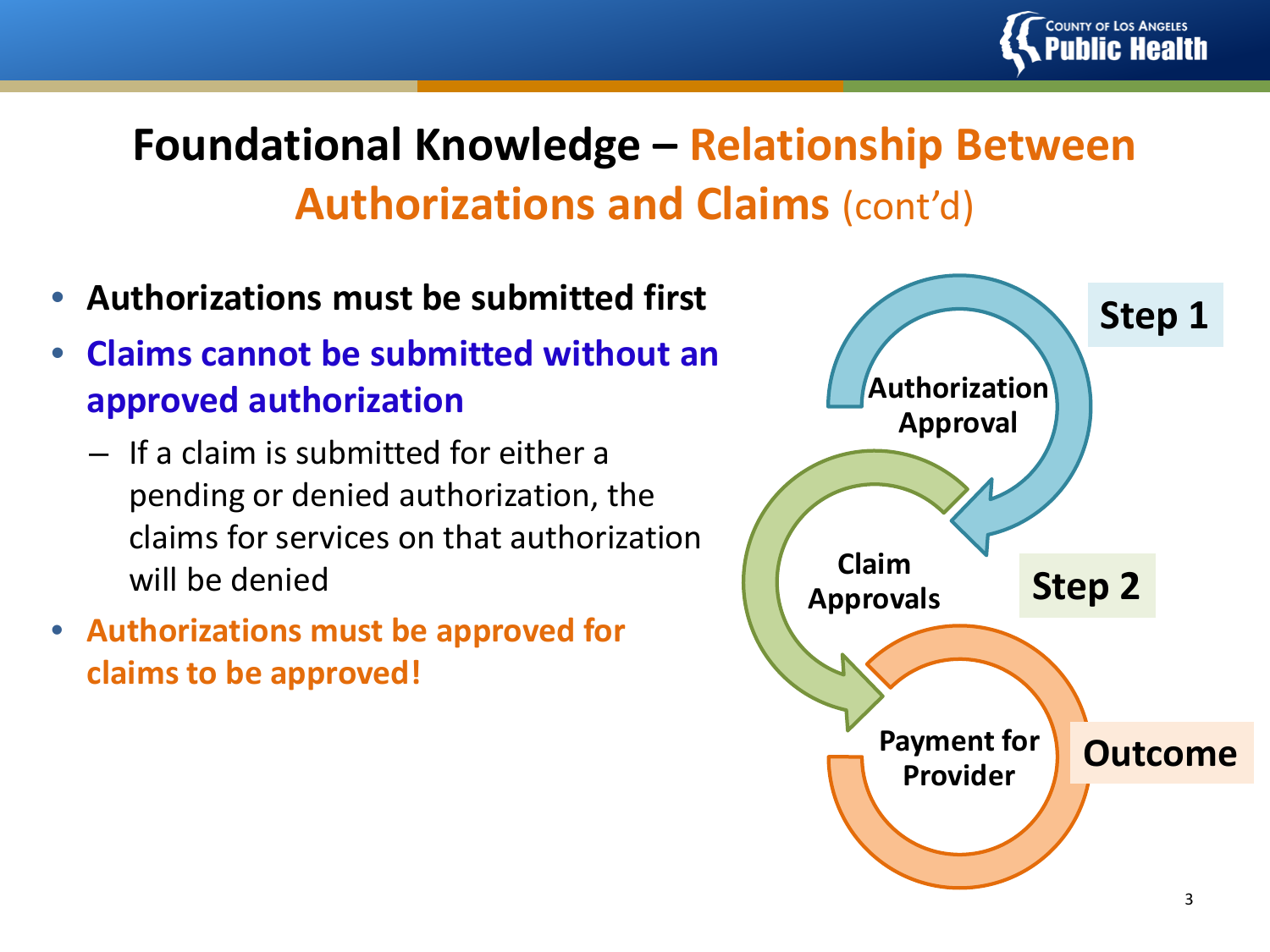![](_page_4_Picture_0.jpeg)

## **Foundational Knowledge – Claims Process**

- **There are 2 levels of claims adjudication (aka: approvals or denials)**
	- $-$  1<sup>st</sup> Level  $\rightarrow$  *Local rules* that may result in approvals or denials
	- **2nd Level** *State rules* that may result in approvals or denials
		- For this reason, there are situations where SAPC may approve claims at the 1<sup>st</sup> level of adjudication, but where the State may deny that same claim, which requires providers to correct the State denial  $(2^{nd}$  level adjudication) in order to avoid SAPC recouping the claims that were initially approved and paid.

![](_page_4_Picture_6.jpeg)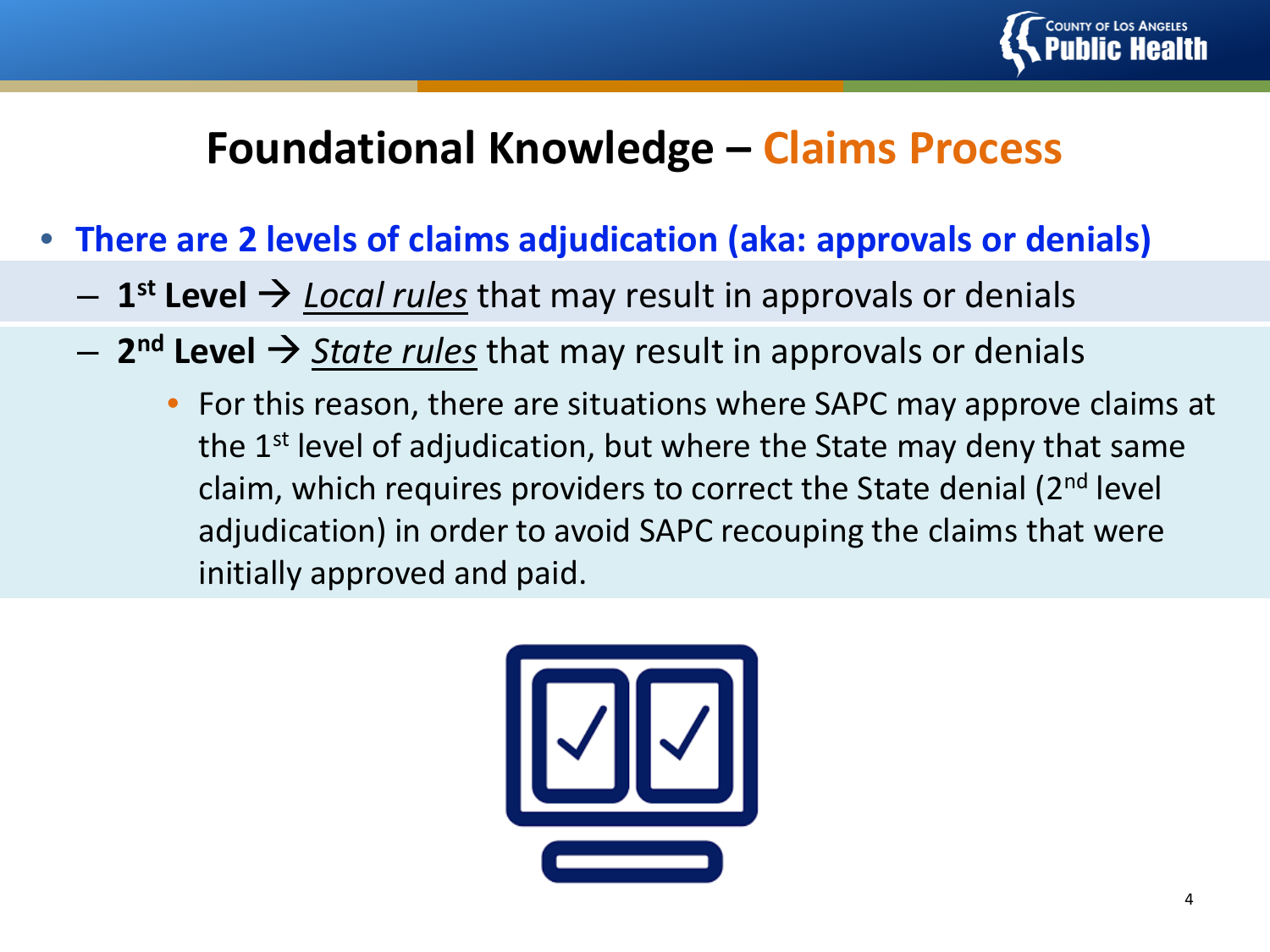![](_page_5_Picture_0.jpeg)

## **Foundational Knowledge – Claims Process** (cont'd)

- **The claims process for Primary and Secondary Sage Users is different in how claims are submitted to SAPC** 
	- **Primary Sage Users** submit claims to SAPC directly through Sage
		- **Pre-Adjudication**  $\rightarrow$  It is best practice for Primary Sage Users to submit claims through the "pre-adjudication" process in Sage that will check claims before they are submitted to detect and fix denial reasons before 1<sup>st</sup> level adjudication. Primary Sage Users need to pre-adjudicate their claims.
	- **Secondary Sage Users** submit claims to SAPC through an 837 file via SFTP (Secure File Transfer Protocol)
		- 277CA will identify basic formatting errors prior to adjudication, but Secondary Sage Users should leverage a similar "pre-adjudication" process as available in Sage if available in your EHR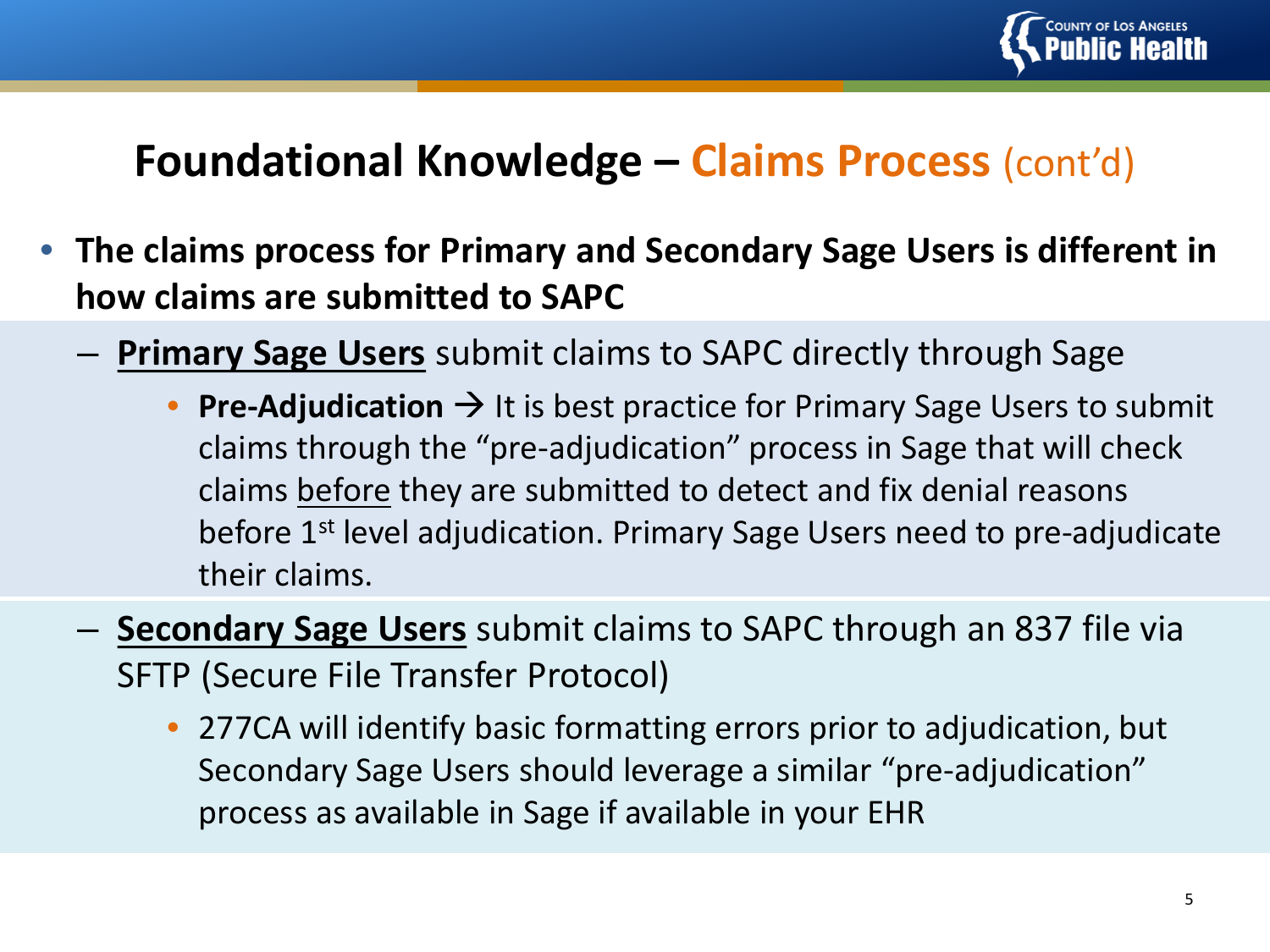![](_page_6_Picture_0.jpeg)

## **Foundational Knowledge – Claims Process** (cont'd)

#### • **Authorizations**

- $-$  If authorization is APPROVED  $\rightarrow$  Provider can submit claims
- $-$  If authorization is DENIED  $\rightarrow$  Provider needs to correct the authorization denial in order to successfully submit claims associated with the denied service

#### • **Claims**

- Denials and approvals of claims can occur at each level of the adjudication process (1<sup>st</sup> level – local rules;  $2<sup>nd</sup>$  level – State rules)
- **Denials need to be corrected at each level of adjudication for a claim to successfully go through (e.g., ALL denials need to be corrected before claims are approved and for providers to be paid on that claim)**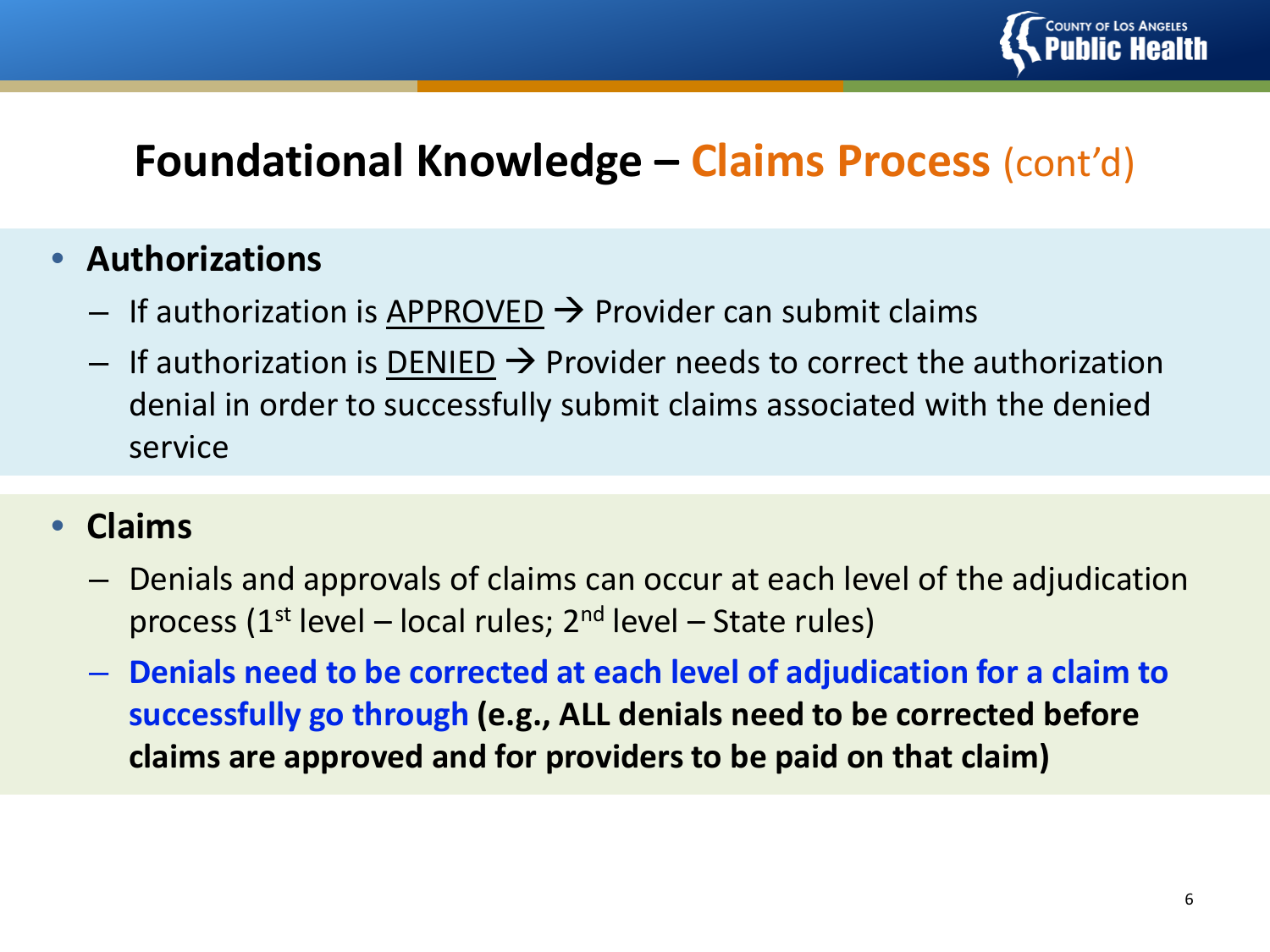![](_page_7_Picture_0.jpeg)

#### **Overview of Claims Process – PRIMARY Sage Users**

![](_page_7_Figure_2.jpeg)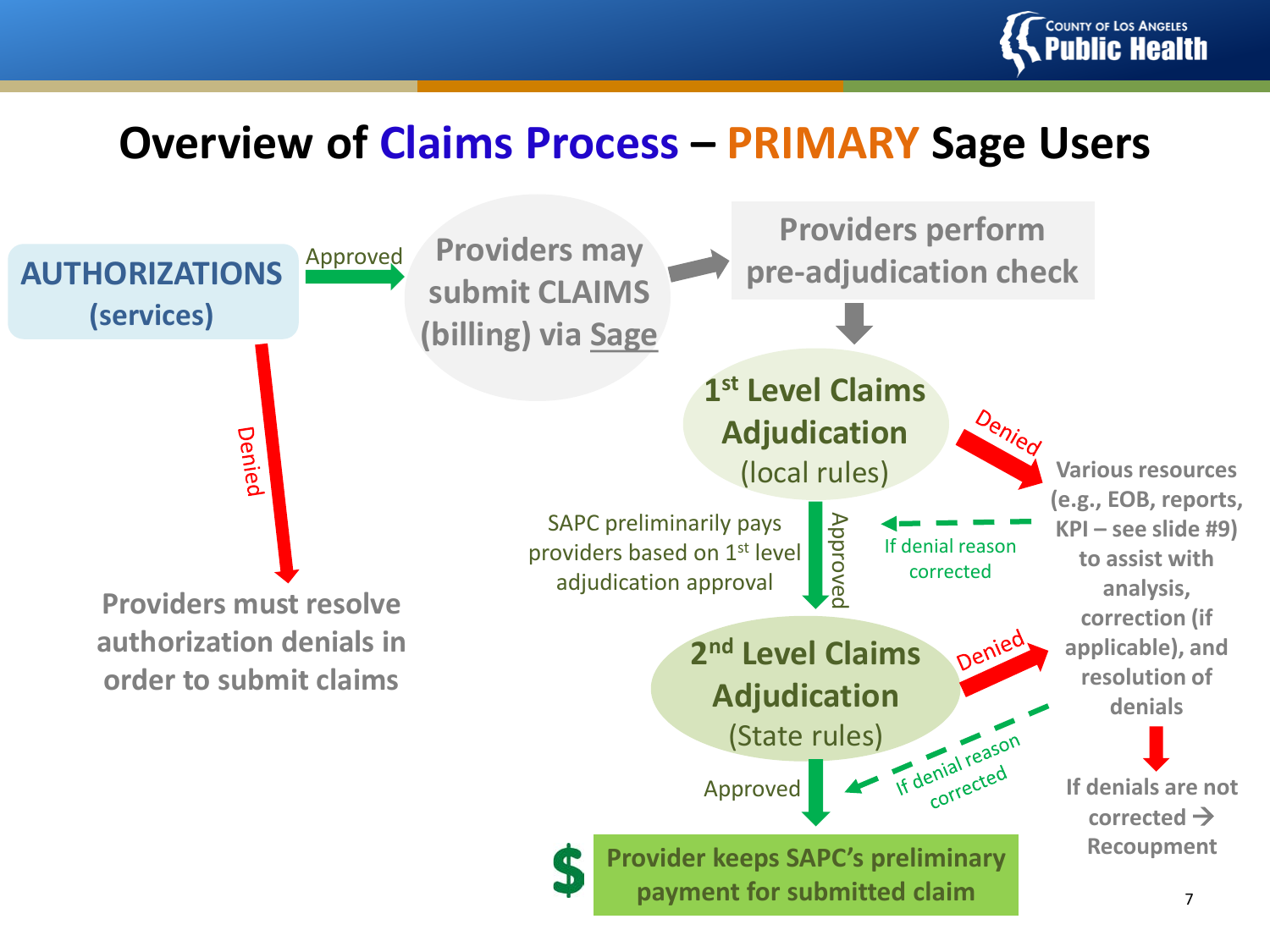![](_page_8_Picture_0.jpeg)

## **Overview of Claims Process – SECONDARY Sage Users**

![](_page_8_Figure_2.jpeg)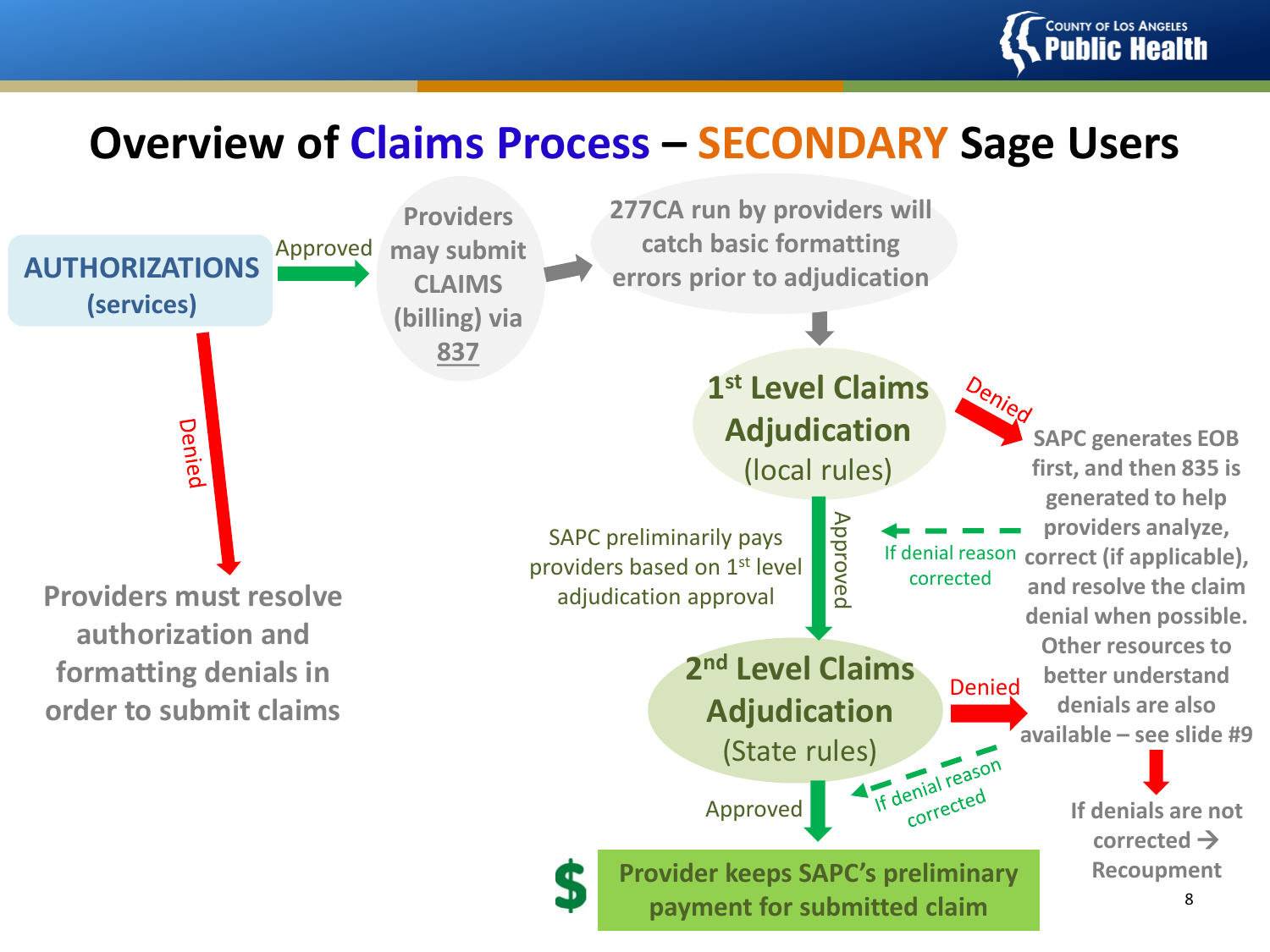![](_page_9_Picture_0.jpeg)

# **Foundational Knowledge – Resources Available for Denial Resolution**

| <b>Name of Denial Resource</b>       | <b>Primary Sage</b><br><b>Users</b> | <b>Secondary Sage</b><br><b>Users</b> |
|--------------------------------------|-------------------------------------|---------------------------------------|
| <b>EOB</b>                           | X                                   | X                                     |
| 835                                  | X                                   | X                                     |
| <b>Services Denied in MSO Report</b> | X                                   | X                                     |
| <b>Treatment History Display</b>     | X                                   | X                                     |
| <b>Bill ENum Report</b>              | X                                   |                                       |
| <b>Check/EFT Report</b>              | X                                   | X                                     |
| <b>KPI</b>                           | X                                   |                                       |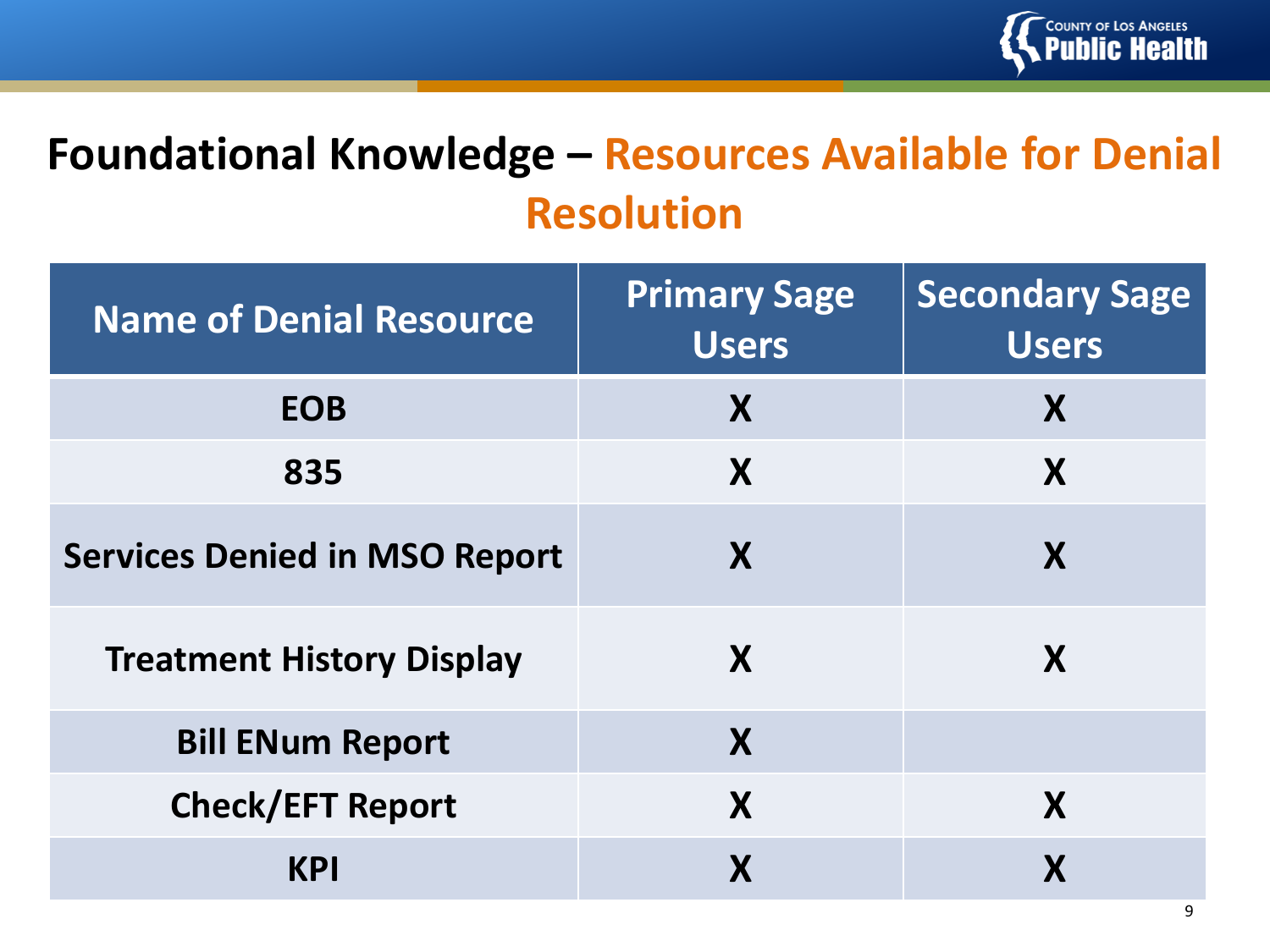![](_page_10_Picture_0.jpeg)

## **Overview of Denial Resolution Process**

#### • **3 Step Process**  $\rightarrow$  **"D-C-R"** = "Do Claims Right"

- **1. Diagnose Denial**
	- Review applicable denial resolution resources (e.g., EOB, 835, etc.) and reference the Denial Crosswalk to "diagnose" the denial reason.
	- Some denial reasons are correctable whereas others cannot be corrected (e.g., patient eligibility). Correctable denials can move to Step 2 below.

#### **2. Correct Denial Reason**

- Providers need to correct the denial to move to Step 3 below.
- Depending on the denial reason, correcting denials may involve modifying or adding information from the original claim, correcting dates, etc.

#### **3. Resubmit Claim**

• Once denials are corrected, the claim needs to be resubmitted for adjudication (processing).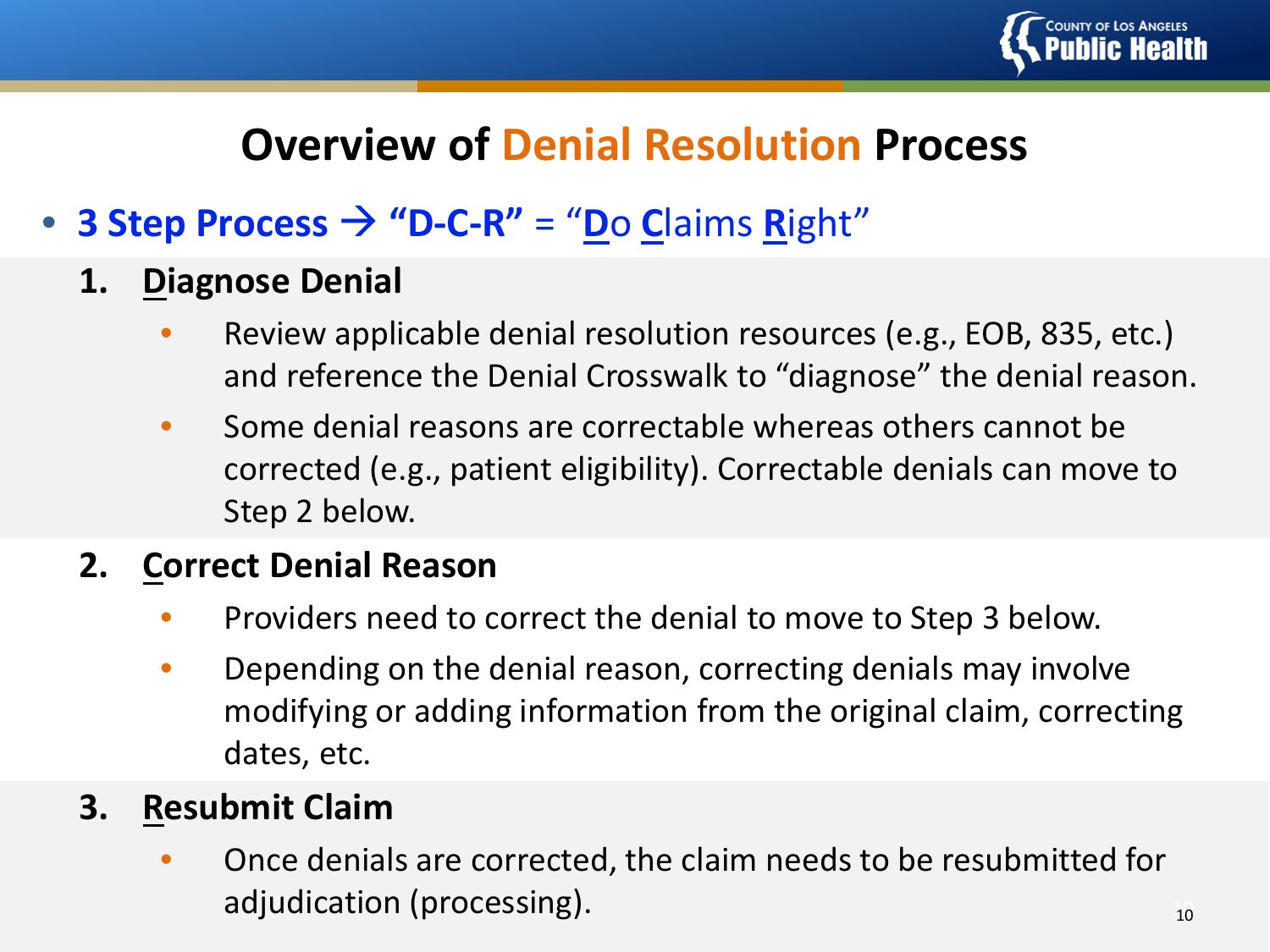![](_page_11_Picture_0.jpeg)

# **Strategies to Enhance Financial Sustainability and Claim Approval Rates**

- **Ensure tight clinical and financial operations, and alignment between these two areas organizationally**
	- Clinical work by counselors and clinicians is directly linked to billing:
		- Approved authorizations are the first step that enables the submission of claims. Billing staff need to understand the relationship between authorizations and claims, and the fact that an approved authorization is needed before claims can be submitted
		- Activities performed by counselors and clinicians appear on the Provider Activity Report that let Primary Sage Users know what services can be claimed
			- Note: Provider Activity Report does NOT capture draft notes ("Documents in Draft Report" captures this)
		- sometimes related to incorrect service dates related to documentation)  $11$ • Staff that document well and know how to submit authorizations that result in approval will simplify the claims process (e.g., denials are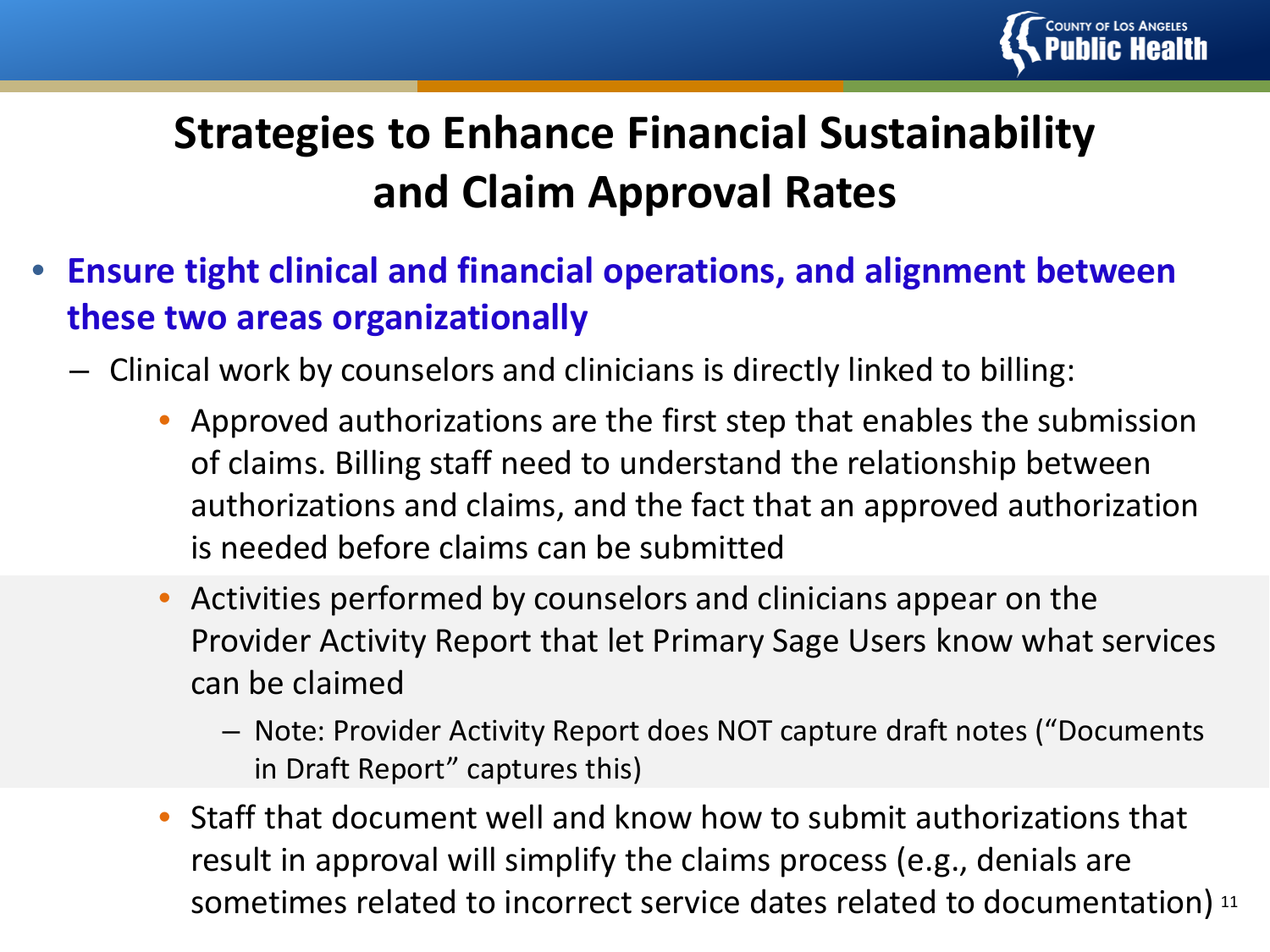![](_page_12_Picture_0.jpeg)

# **Strategies to Enhance Financial Sustainability and Claim Approval Rates** (cont'd)

- **Submitting a successful claim the first time and avoiding claim denials is the most efficient way to maximize billing**
	- Average approval rates to achieve optimal operational efficiency should ideally be > 85 – 90% (denials rates of  $10 - 15%$  or less)  $\rightarrow$  This means that denial resolution would only be applicable for  $10 - 15%$  or less of claims submitted
	- Provider agencies with denial rates > 15% are encouraged to evaluate their clinical and financial processes to identify areas of potential improvement
	- **For Primary Sage Users Utilize the "pre-adjudication" check in Sage to pre-emptively catch and correct potential denials before claims submissions**
		- Using this pre-adjudication check is best practice and needs to be routine for all Primary Sage Users
	- $-$  For Secondary Sage Users → 277CA process will catch basic formatting errors **prior to adjudication, but should leverage a similar "pre-adjudication" process as available in Sage if available in your EHR**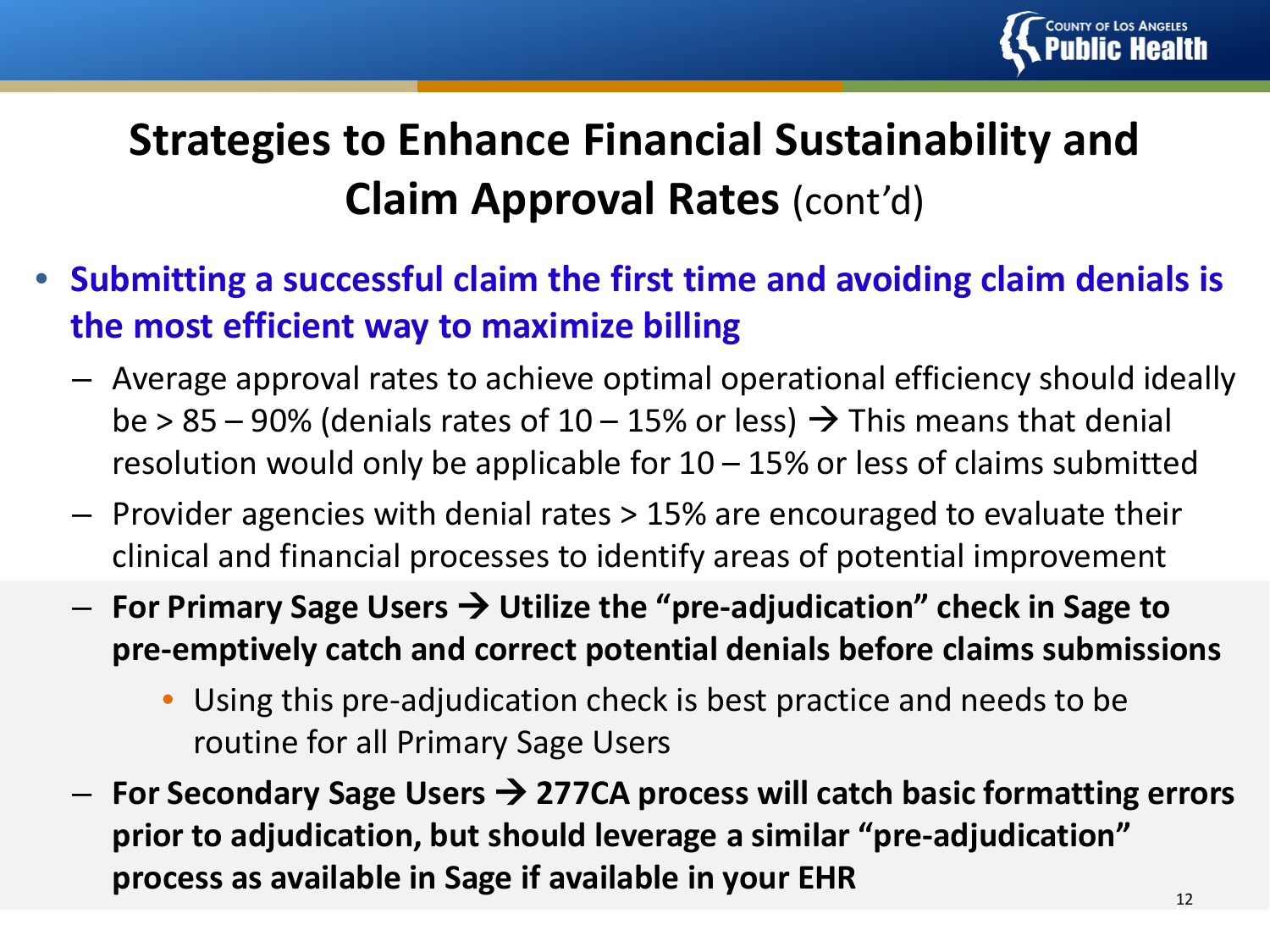![](_page_13_Picture_0.jpeg)

# **Strategies to Enhance Financial Sustainability and Claim Approval Rates** (cont'd)

- **When claims denials occur, staff performing billing functions must be adequately trained and have a full conceptual and operational understanding of the claims and denial resolution process**
	- Understand the two levels of claims adjudication, and how denials at either level need to be resolved for provider agencies to be paid
	- Understand how to interpret EOBs, 835s, and other applicable denial resolution resources and the Claim Denial Crosswalk to efficiently resolve denials  $\rightarrow$  Diagnosing denials, correcting denials, and resubmitting corrected claims
- **Provider agencies should establish financial benchmarks to monitor their financial health against (e.g., historical averages) so they are aware and can investigate when revenue or approval rates dip below benchmarks… Earlier problem identification = smaller problems to fix**